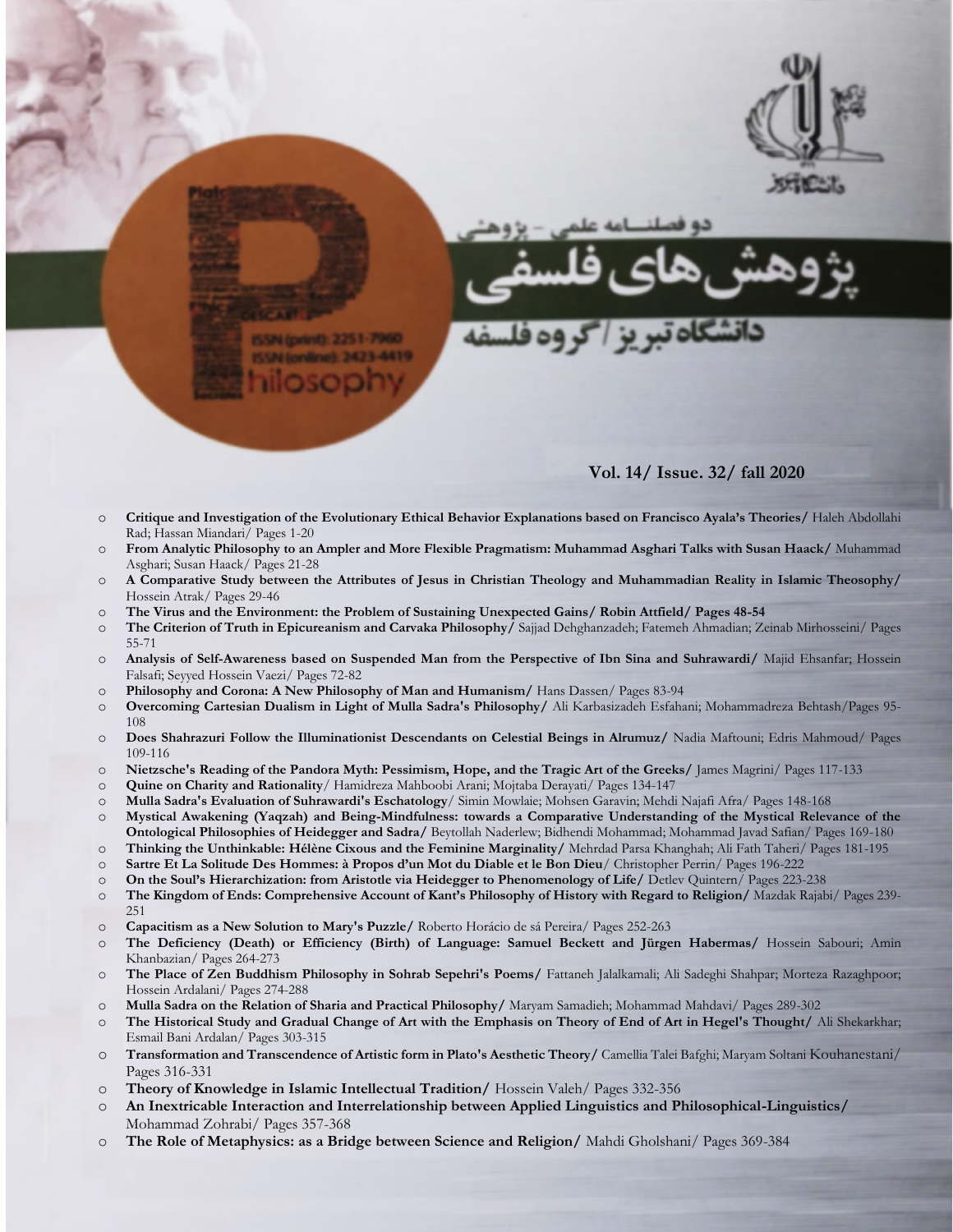

## The Quarterly Journal of **Philosophical Investigations**

ISSN (print): 2251-7960 ISSN (online): 2423-4419

## Department of Philosophy- University of Tabriz-Iran

Vol. 14 / Issue. 32/ fall 2020

| Founder: University of Tabriz<br>General Manager: Dr. Hassan Fathi |                                                                                                                                           |
|--------------------------------------------------------------------|-------------------------------------------------------------------------------------------------------------------------------------------|
| Editor in chief: Dr. Muhammad Asghari                              |                                                                                                                                           |
| Editorial board:                                                   |                                                                                                                                           |
| <b>Susan Haack</b>                                                 | Professor of Law & Philosophy of Miami University- USA                                                                                    |
| <b>Galen Strawson</b>                                              | Professor of philosophy of The Texas University at Austin-USA                                                                             |
| Mark Van Dan Bossche<br>Slavoj Žižek                               | Professor of western philosophy of Vrije University-Brussel<br>Professor of Philosophy at The European Graduate School/ EGS - Switzerland |
| Rabert J. Dostal                                                   | Professor of western philosophy of Bryn Mawr College - USA                                                                                |
| <b>Simon Critchley</b>                                             | Professor of Philosophy at The European Graduate School / EGS - Switzerland                                                               |
| <b>Lawrence Cahoone</b>                                            | Professor of Philosophy at College of The Holy Cross-USA                                                                                  |
| <b>Thomas Sheehan</b>                                              | Professor of Religious Studies and Philosophy of University of Stanford - USA                                                             |
| <b>James M Magrini</b>                                             | Professor of Philosophy and Religious Studies at College of DuPage - USA                                                                  |
| Mahmoud Navali                                                     | Professor of western philosophy of Tabriz University                                                                                      |
| Morteza Shajari                                                    | Professor of Islamic philosophy of Tabriz University                                                                                      |
| <b>Mansour Imanpoor</b>                                            | AssociateProfessor of Islamic philosophy of Shahid Madani University                                                                      |
| Abdolrazzaq Hessamifar                                             | Professor of western philosophy of Imam Khomeini University                                                                               |
| Abdolkarim Rashidian                                               | Associate Professor of western philosophy of Shahid Beheshti's University                                                                 |
| Mostafa Shahrayini                                                 | Associate Professor of western philosophy of Tabriz University                                                                            |
| <b>Majid Sadremajles</b>                                           | Associate Professor of western philosophy of Tabriz University                                                                            |
| Hassan Fathzade                                                    | Associate Professor of western philosophy of Zanjan University                                                                            |
| Hassan Fathi                                                       | Associate Professor of western philosophy of Tabriz University                                                                            |
| <b>Yousef Nouzohoor</b>                                            | Associate Professor of western philosophy of Allameh Tabatabaie's University                                                              |
| Hossein Houshangi                                                  | Assosiate Professor of Islamic philosophy of Imam Sadeq University                                                                        |
| Alireza Azadi                                                      | Associate Professor of contemporary philosophy of Tabriz University                                                                       |
| Internal manager: Dr. Mahmoud Soufiani                             |                                                                                                                                           |

English Editor: **Dr. Jalal Peykani**

Publisher: **Tabriz University Press**

Address: **Faculty of Persian literature & Foreign lanugages, University of Tabriz, Tabriz, Iran.** Tel: **041-33392131** Fax: **041-33342490**

Website : [https://philosophy.tabrizu.ac.ir](https://philosophy.tabrizu.ac.ir/) E\_mail: [philosophy@tabrizu.ac.ir](mailto:philosophy@tabrizu.ac.ir)

Indexing Databases: [isc,](http://ecc.isc.gov.ir/showJournal/22970) [doaj](https://doaj.org/toc/2423-4419?source=%7B%22query%22%3A%7B%22filtered%22%3A%7B%22filter%22%3A%7B%22bool%22%3A%7B%22must%22%3A%5B%7B%22terms%22%3A%7B%22index.issn.exact%22%3A%5B%222251-7960%22%2C%222423-4419%22%5D%7D%7D%2C%7B%22term%22%3A%7B%22_type%22%3A%22article%22%7D%7D%5D%7D%7D%2C%22query%22%3A%7B%22match_all%22%3A%7B%7D%7D%7D%7D%2C%22from%22%3A0%2C%22size%22%3A100%7D), [philpapers,](https://philpapers.org/pub/179262) [oaji](http://oaji.net/journal-detail.html?number=5205), [accademia](https://tabrizu.academia.edu/httpasatidtabrizuacirfapagesdefaultaspxasghari), [sindex](http://www.sindexs.org/JournalList.aspx?ID=2716)s, [magiran](http://www.magiran.com/magtoc.asp?mgID=6373&Number=16), [noormags](https://www.noormags.ir/view/fa/magazine/1221/%D9%BE%DA%98%D9%88%D9%87%D8%B4-%D9%87%D8%A7%DB%8C-%D9%81%D9%84%D8%B3%D9%81%DB%8C), [erih plus,](https://dbh.nsd.uib.no/publiseringskanaler/erihplus/about/criteria_for_inclusion) [cosmos](http://www.cosmosimpactfactor.com/page/journals_details/4139.html), [scirev](https://scirev.org/journal/philosophical-investigations/), [portal. issn](https://portal.issn.org/?q=api/search&search%5b%5d=MUST=abrevktitle,abrevqualinf,additionalentryt,addphyissn,corpname,descsrc,ississn,issni,issuedentryt,keyproper,keyqualinf,keytitle,keyvartitle,mainentryt,mainissn,meetname,nonspeentryt,nospecissn,notcanc,notcancl,notcoden,notinc,notissn,notissnl,orientryt,orissn,otherentryt,othersi,othissn,parententryt,preceissn,precentryt,publiname,publiplace,pubname,pubplace,refissn,repagency,repdate,repplace,srcname,subentryt,subissn,subunit,succissn,sucentryt,supentryt,supparissn,supspeissn,transentryt,transissn,uncname,unirsrc=philosophical&search%5b%5d=MUST=srcname=ROAD&search_id=639449), [civilica,](https://www.civilica.com/Journal-JR_PHILO=%D8%AF%D9%88-%D9%81%D8%B5%D9%84%D9%86%D8%A7%D9%85%D9%87-%D9%BE%DA%98%D9%88%D9%87%D8%B4-%D9%87%D8%A7%DB%8C-%D9%81%D9%84%D8%B3%D9%81%DB%8C.html) [europub](https://europub.co.uk/journals/2751), [researchbib](http://journalseeker.researchbib.com/view/issn/2423-4419), [ensani.ir](http://ensani.ir/fa)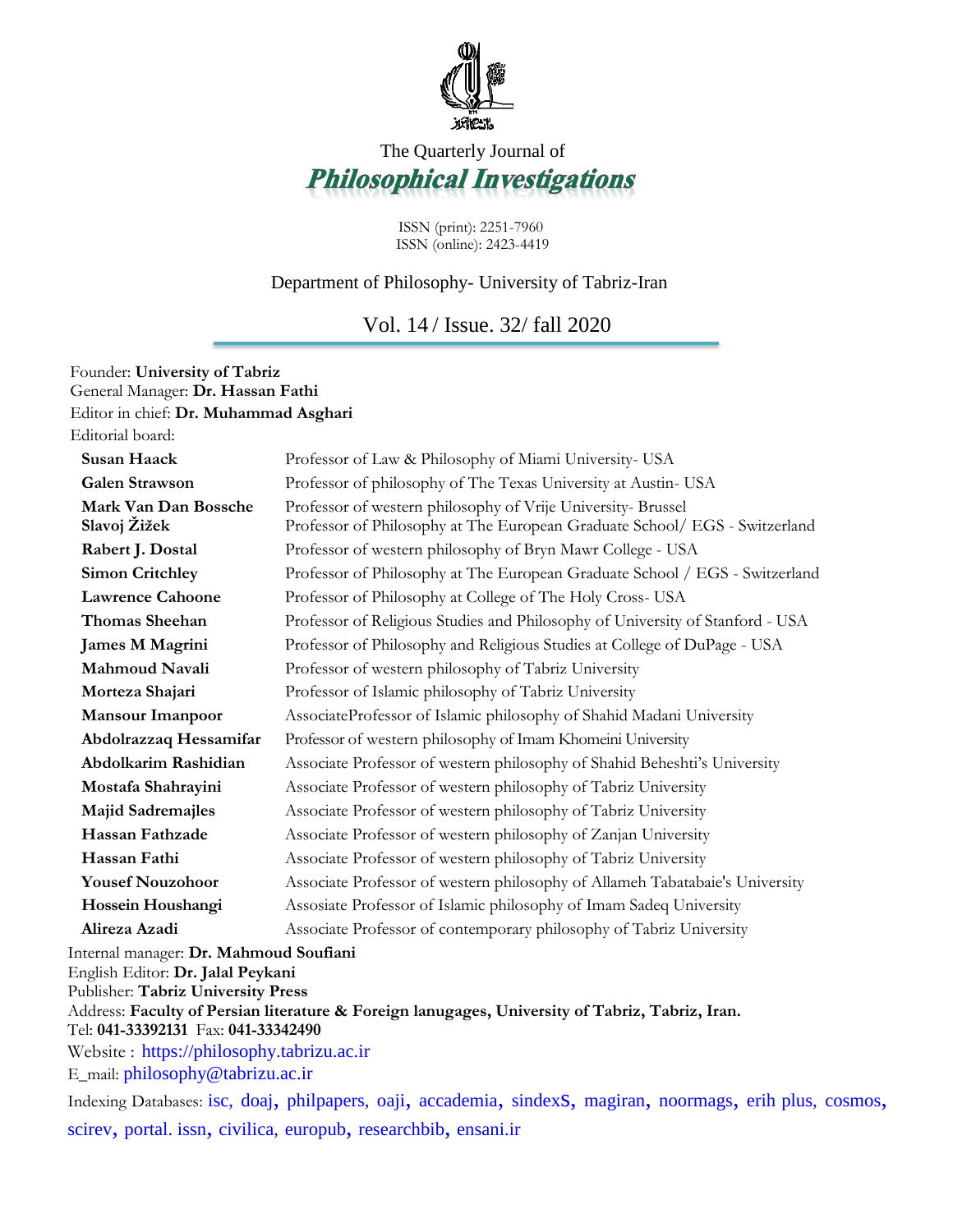

صاحب امتياز: **دانشگاه تبريز**

**فصلنامه علمی**

يژوهش های فلسفی

**دانشگاه تبريز- دانشکده ادبیات- گروه فلسفه** 

شاپای الکترونيکي: 2244-4242 شاپای چاپي: 0497-4424

مدير مسئول: **دکتر حسن فتحی** سردبير: **دکتر محمد اصغری** هيئت تحريريه: مدير داخلي: **دکتر محمود صوفیانی** ويراستار انگليسي: **دکتر جالل پیکانی** ناشر: **انتشارات دانشگاه تبريز** نشاني: **تبريز، دانشگاه تبريز، دانشکدۀ ادبیات و زبانهای خارجی، دفتر نشريات علمی** تلفن: **143-33329333** نمابر: **143-33349421** [http://philosophy.tabrizu.ac.ir](http://philosophy.tabrizu.ac.ir/) :وبسايت [philosophy@tabrizu.ac.ir](mailto:philosophy@tabrizu.ac.ir) :ايميل پايگاههای نمايه کننده: \* پايگاه استنادی علوم جهان اسالم(ISC \* (بانک اطالعات نشريات کشور)magiran) **سوزان هاک** استاد حقوق و فلسفه دانشگاه ميامي آمريکا **گالن استراوسون** استاد فلسفه دانشگاه تگزاس، اوستين آمريکا **مارک وان دن بوسه** استاد فلسفه غرب دانشگاه VUB بلژيک **اسالوی ژيژک** استاد فلسفه مدرسه تحصيالت تکميلي اروپا EGS سوييس **رابرت داستال** استاد فلسفه غرب کالج برين ماور آمريکا **سايمون کريچلی** استاد فلسفه مدرسه تحصيالت تکميلي اروپا EGS سوييس **الورنس کهون** استاد فلسفه کالج صليب مقدس آمريکا **توماس شیهان** استاد مطالعات ديني و فلسفه آلماني در دانشگاه استفورد آمريکا **جیمز مگرينی** استاد فلسفه و مطالعات ديني کالج DuPage آمريکا **محمود نوالی** استاد فلسفه غرب دانشگاه تبريز **مرتضی شجاری** استاد فلسفه اسالمي دانشگاه تبريز **منصور ايمانپور** دانشيار فلسفه اسالمي دانشگاه تربيت معلم آذربايجان **عبدالرزاق حسامیفر** استاد فلسفه غرب دانشگاه بينالمللي امام خميني **عبدالکريم رشیديان** دانشيار فلسفه غرب دانشگاه شهيد بهشتي **مصطفی شهرآيینی** دانشيار فلسفه غرب دانشگاه تبريز **مجید صدرمجلس** دانشيار فلسفه غرب دانشگاه تبريز **حسن فتحزاده** دانشيار فلسفه غرب دانشگاه زنجان **حسن فتحی** دانشيار فلسفه غرب دانشگاه تبريز **يوسف نوظهور** دانشيار فلسفه غرب دانشگاه عالمه طباطبائي **حسین هوشنگی** دانشيار فلسفه اسالمي دانشگاه امام صادق )ع( **علیرضا آزادی** دانشيار فلسفه غرب دانشگاه تبريز

\* پايگاه اطالعات علمي جهاد دانشگاهي)SID \* )پايگاه مجالت تخصصي نور)noormags)

\* مرجع دانش)CIVILICA \* )پرتال جامع علوم انساني

\* Philosopher's Index

\* Scientific World Index (sciwindex)

\* Directory of Open Access Journals (DOAJ)

\* Scientific Indexing Service [\(http://www.sindexs.org\)](http://www.sindexs.org/)